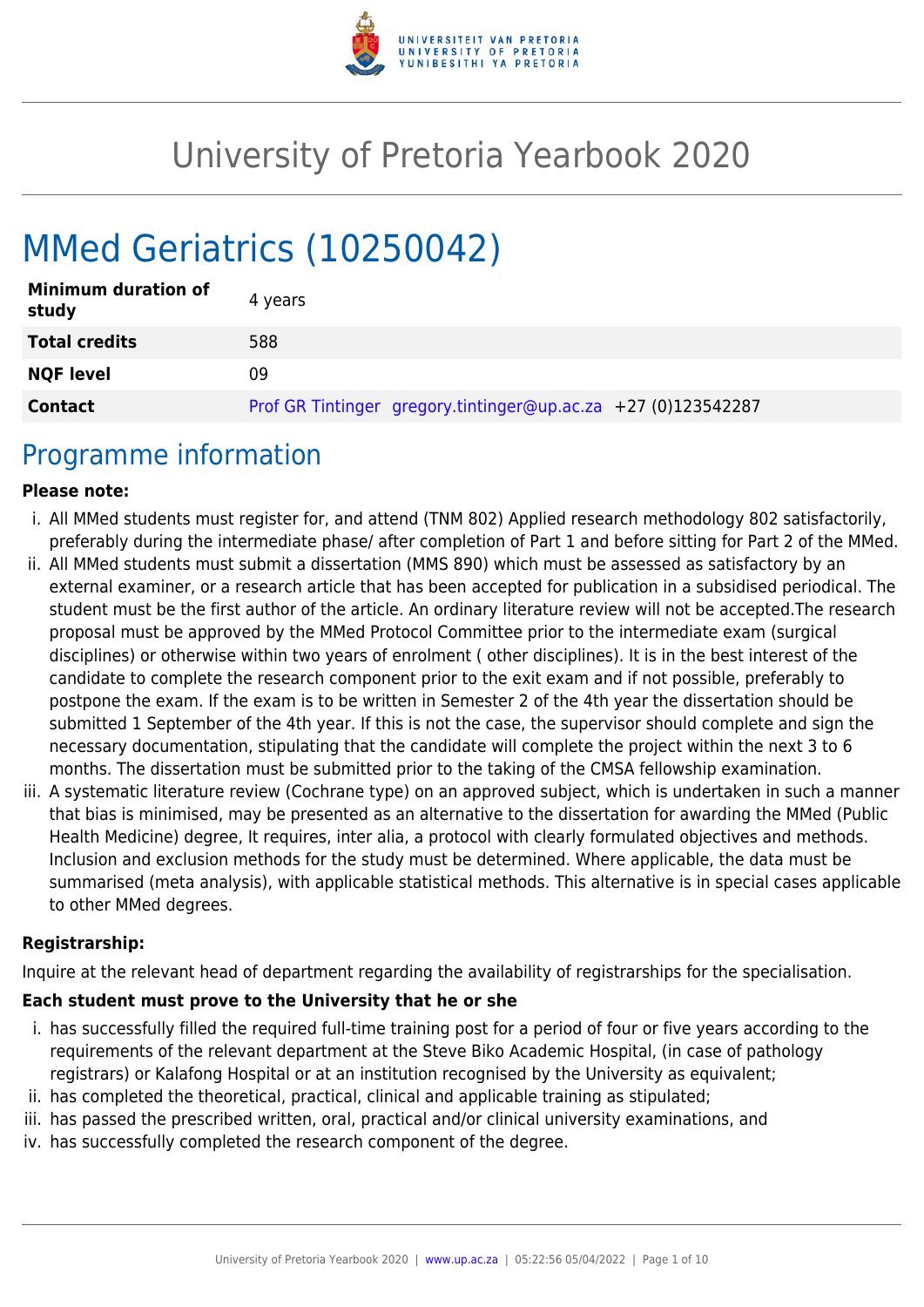

## Admission requirements

- MBChB degree of this University or a qualification deemed by the University to be equivalent to the MBChB degree for at least two years.
- Must be registered as a physician with the Health Professions Council of South Africa for at least one year.
- International students must have qualifications verified by SAQA.

## Other programme-specific information

**"Major subject"** refers to the recognised field of study in Medicine in which the student specialises. The study of the major subject extends over four or five years, as prescribed by the relevant department.

## Examinations and pass requirements

- i. The sequence of the examinations in the prerequisite subjects will be determined by the head of the department under which the major subject falls.
- ii. The nature, duration and time of the examinations in the prerequisite subjects are determined in cooperation with the heads of the departments under which the prerequisite subjects fall – with the proviso that, except in cases where stipulated otherwise, the examinations in the prerequisite subjects may be held at any time prior to or concurrently with the major subject. The examinations in the major subjects are held as follows:
- iii. In the case of four-year programmes: not before the end of the third year.
- iv. In the case of five-year programmes: not before the end of the fourth year.
- v. A minimum final mark of 50% is required by all departments to pass in a subject and in the clinical section of the examination, a subminimum of 50%. General Regulations apply.
- vi. A student is not admitted to the examination in a prerequisite subject (second examinations excluded) more than twice, nor is he or she admitted to the examination in the major subject more than twice.

**Note:** Certificates of satisfactory preparation and progress are required in respect of the fourth year of four-year programmes in which an examination is held at the end of the third year.

### **Second examinations**

Second examinations for MMed students will only be held after at least six months have elapsed since the conclusion of the examination in which the student had failed.

### **Rules governing the writing of the examinations of the College of Medicine of South Africa [CMSA]**

- i. Only candidates who have met all requirements for the MMed degree except for the major subject (final examination), i.e. passed all prerequisite subjects (the latter to be interchangeable; can be passed either at the University or as primary and intermediary examinations at the College of Medicine of South Africa [CMSA], completed all practical, clinical and applicable training of four or five years as prescribed by the relevant academic department (continuous evaluation of the candidate, in an approved registrar post, by the head of department of the candidate); and completed the required research component for the degree in accordance with the Faculty Yearbook regulations, i.e. Applied research methodology 800 (TNM 800) and the dissertation (MMS 800) or an article (not an ordinary literature review) that has been accepted for publication in a subsidised periodical, will be allowed to write the college examination (exit examination), after which they will obtain both the CMSA fellowship and the MMed as specialist qualifications.
- ii. The rules have been effective as from 1 January 2011. As a transitional measure, cases will be considered on an individual basis where necessary.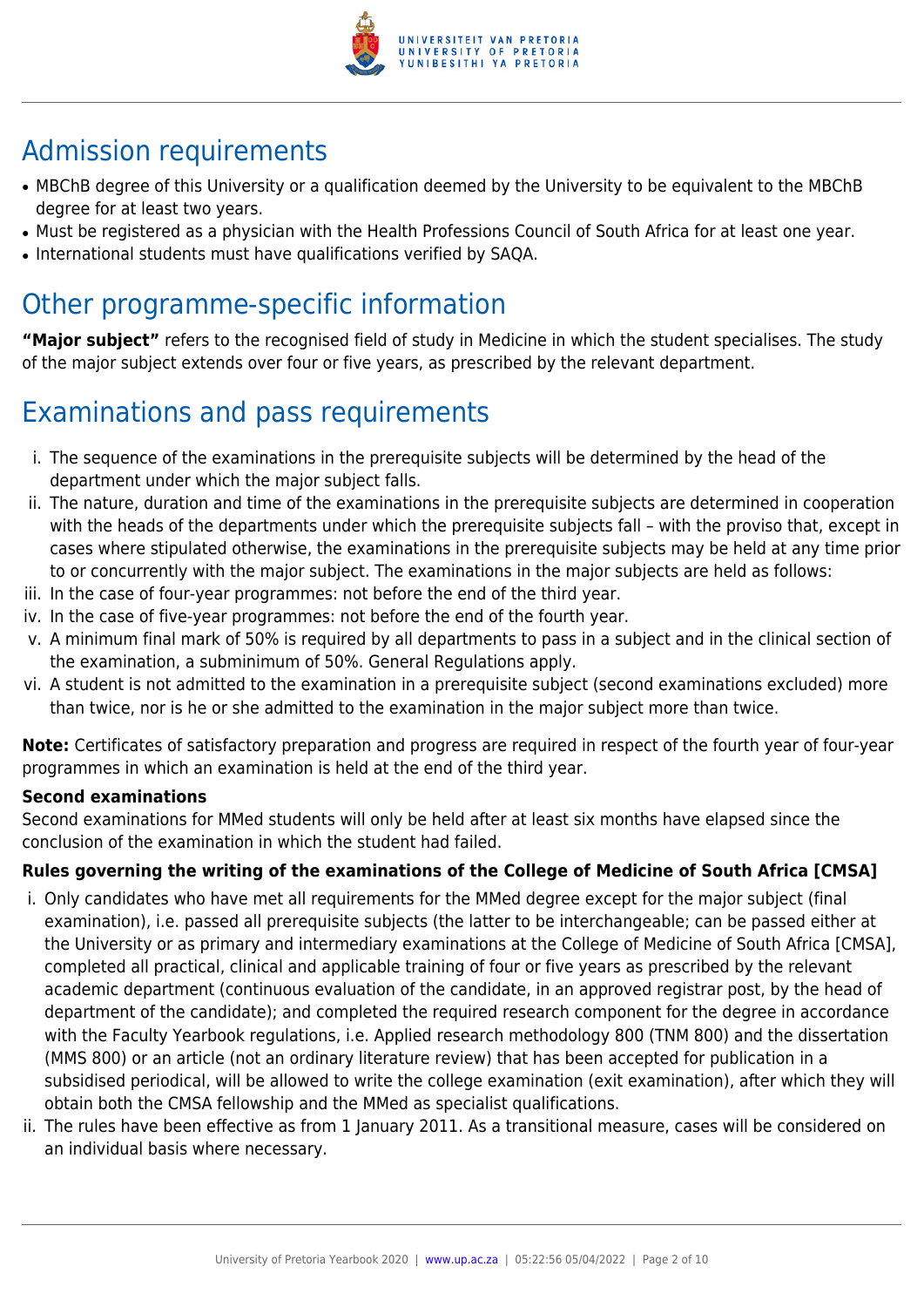

## Exemption

#### **Exemption**

- i. The Faculty Board may grant partial exemption from the training and work mentioned under par. (b) and (c)(i) and (ii) above on the grounds of comparable training and experience completed in another post or at another recognised institution – with the proviso that exemption from a maximum period of 18 months may be granted with regard to four-year and five-year programmes.
- ii. Exemption from a maximum of three years may be granted by the Department of Medical Oncology for the MMed in Medical Oncology [MMed(MedOnc)] on the grounds of the MMed(Int) or MMed(Paed) degree of this University, or experience recognised by the University as equivalent.
- iii. Specific prerequisite subjects must be passed within 24 months after commencement of the programme.

## Pass with distinction

The degree is conferred at the end of the prescribed training period (i.e. three, four or five years, respectively). The degree is conferred with distinction on a student who has obtained a final mark of at least 75% in his or her major subject.

## General information

#### **Registrars**

Departments expect registrars to participate increasingly in the examining and treatment of patients in the hospital, both in-patients and out-patients, as well as performing and interpreting tests in the laboratory (where applicable); initially under supervision and later increasingly at their own responsibility. Lectures/symposia with closely related departments are organised, as well as discussions of literature, etc.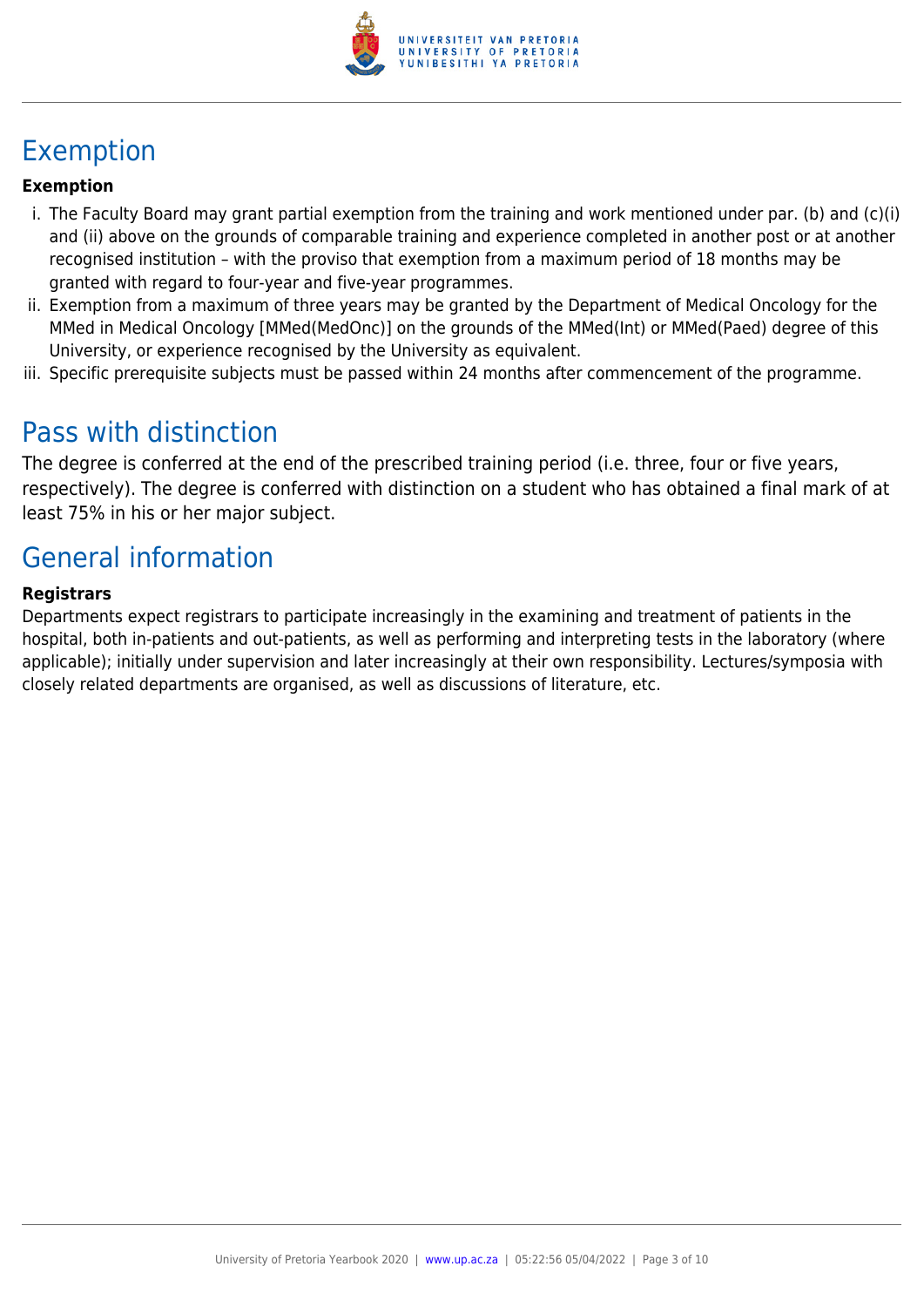

## Curriculum: Year 1

**Minimum credits: 624**

## **Core modules**

### **Anatomy 893 (ANA 893)**

| <b>Module credits</b>         | 36.00                          |
|-------------------------------|--------------------------------|
| <b>Prerequisites</b>          | No prerequisites.              |
| Language of tuition           | Module is presented in English |
| <b>Department</b>             | Anatomy                        |
| <b>Period of presentation</b> | Year                           |

#### **Pharmacology 804 (FAR 804)**

| <b>Module credits</b>         | 36.00                          |
|-------------------------------|--------------------------------|
| <b>Prerequisites</b>          | No prerequisites.              |
| Language of tuition           | Module is presented in English |
| <b>Department</b>             | Pharmacology                   |
| <b>Period of presentation</b> | Year                           |

## **Physiology 801 (FSG 801)**

| <b>Module credits</b>         | 36.00                          |
|-------------------------------|--------------------------------|
| <b>Prerequisites</b>          | No prerequisites.              |
| Language of tuition           | Module is presented in English |
| <b>Department</b>             | Physiology                     |
| <b>Period of presentation</b> | Year                           |

### **Geriatrics 800 (GER 800)**

| <b>Module credits</b>         | 300.00                             |
|-------------------------------|------------------------------------|
| <b>Prerequisites</b>          | PAG 806, ANA 893, FSG 801, FAR 804 |
| Language of tuition           | Module is presented in English     |
| <b>Department</b>             | Internal Medicine                  |
| <b>Period of presentation</b> | Year                               |

### **Dissertation 890 (MMS 890)**

| <b>Module credits</b> | 180.00                         |
|-----------------------|--------------------------------|
| Language of tuition   | Module is presented in English |
| <b>Department</b>     | <b>School of Medicine</b>      |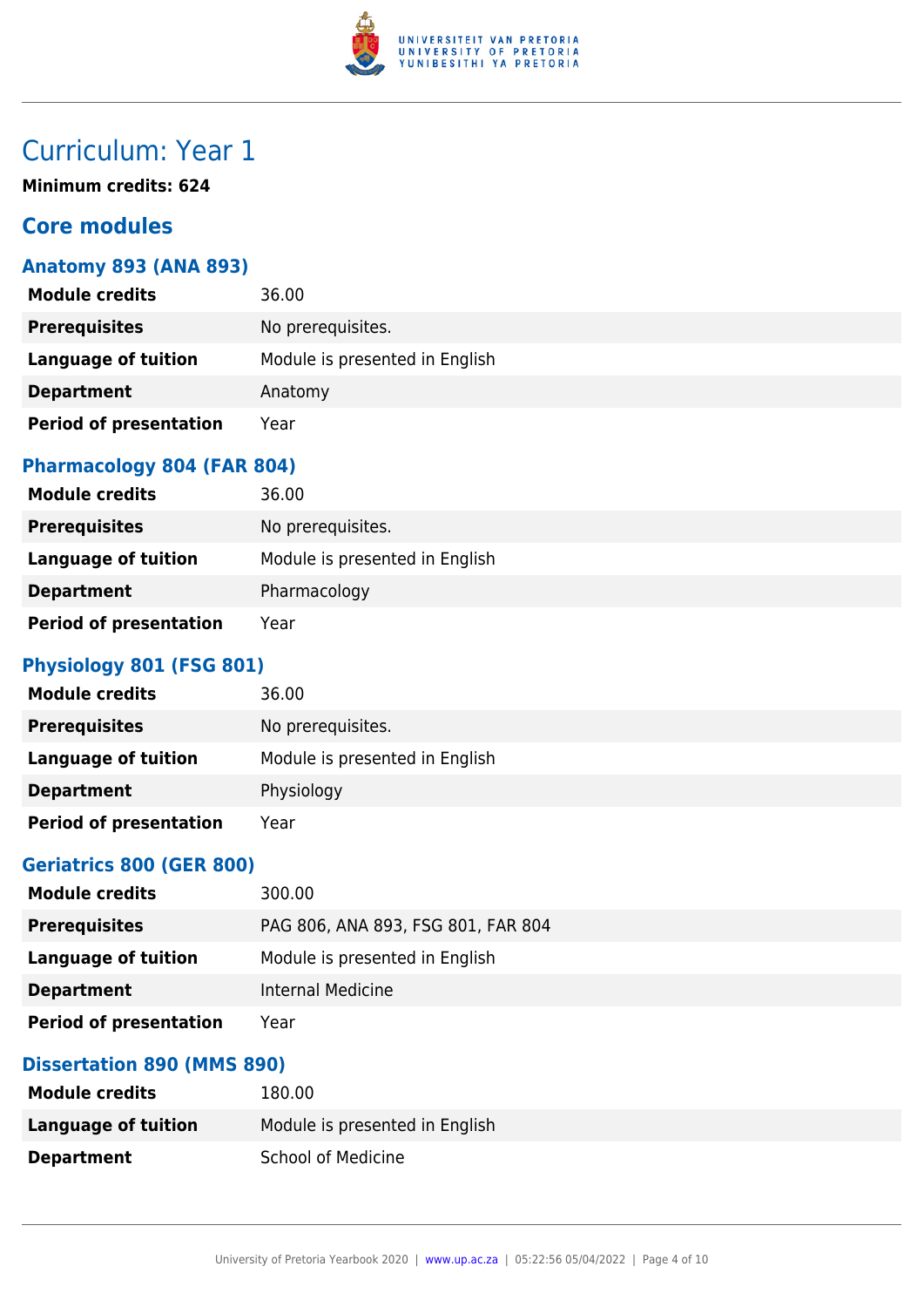

## **Period of presentation** Year

## **Pathology 806 (PAG 806)**

| <b>Module credits</b>         | 36.00                          |
|-------------------------------|--------------------------------|
| <b>Prerequisites</b>          | No prerequisites.              |
| <b>Contact time</b>           | 1 discussion class per week    |
| <b>Language of tuition</b>    | Module is presented in English |
| <b>Department</b>             | Anatomical Pathology           |
| <b>Period of presentation</b> | Year                           |

### **Applied research methodology 802 (TNM 802)**

| 0.00                                |
|-------------------------------------|
| Module is presented in English      |
| <b>Health Sciences Deans Office</b> |
| Year                                |
|                                     |
|                                     |

\*Attendance module only.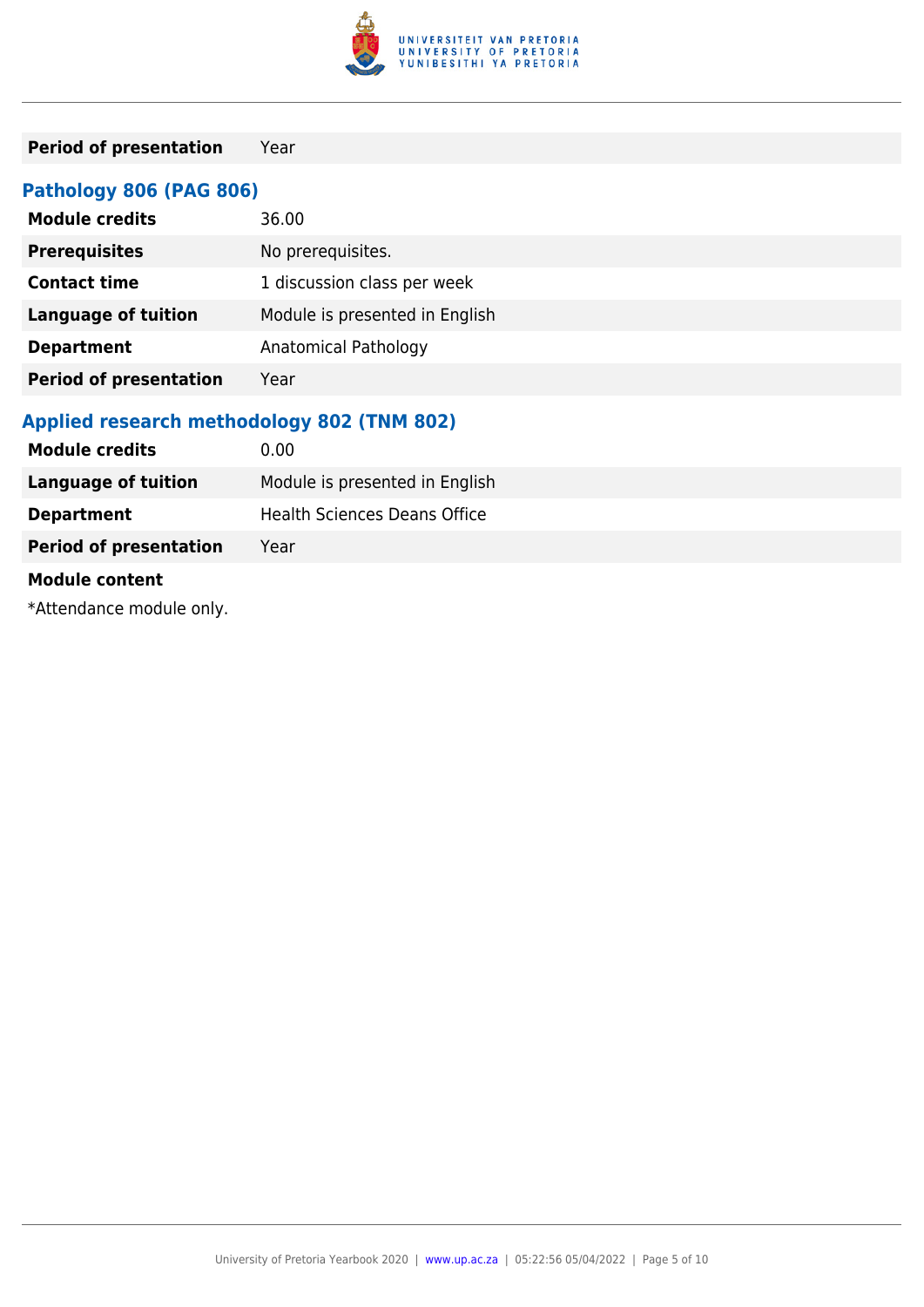

## Curriculum: Year 2

**Minimum credits: 624**

## **Core modules**

### **Anatomy 893 (ANA 893)**

| <b>Module credits</b>         | 36.00                          |
|-------------------------------|--------------------------------|
| <b>Prerequisites</b>          | No prerequisites.              |
| Language of tuition           | Module is presented in English |
| <b>Department</b>             | Anatomy                        |
| <b>Period of presentation</b> | Year                           |

#### **Pharmacology 804 (FAR 804)**

| <b>Module credits</b>         | 36.00                          |
|-------------------------------|--------------------------------|
| <b>Prerequisites</b>          | No prerequisites.              |
| <b>Language of tuition</b>    | Module is presented in English |
| <b>Department</b>             | Pharmacology                   |
| <b>Period of presentation</b> | Year                           |

## **Physiology 801 (FSG 801)**

| <b>Module credits</b>         | 36.00                          |
|-------------------------------|--------------------------------|
| <b>Prerequisites</b>          | No prerequisites.              |
| Language of tuition           | Module is presented in English |
| <b>Department</b>             | Physiology                     |
| <b>Period of presentation</b> | Year                           |

### **Geriatrics 800 (GER 800)**

| <b>Module credits</b>         | 300.00                             |
|-------------------------------|------------------------------------|
| <b>Prerequisites</b>          | PAG 806, ANA 893, FSG 801, FAR 804 |
| Language of tuition           | Module is presented in English     |
| <b>Department</b>             | Internal Medicine                  |
| <b>Period of presentation</b> | Year                               |

### **Dissertation 890 (MMS 890)**

| <b>Module credits</b> | 180.00                         |
|-----------------------|--------------------------------|
| Language of tuition   | Module is presented in English |
| <b>Department</b>     | <b>School of Medicine</b>      |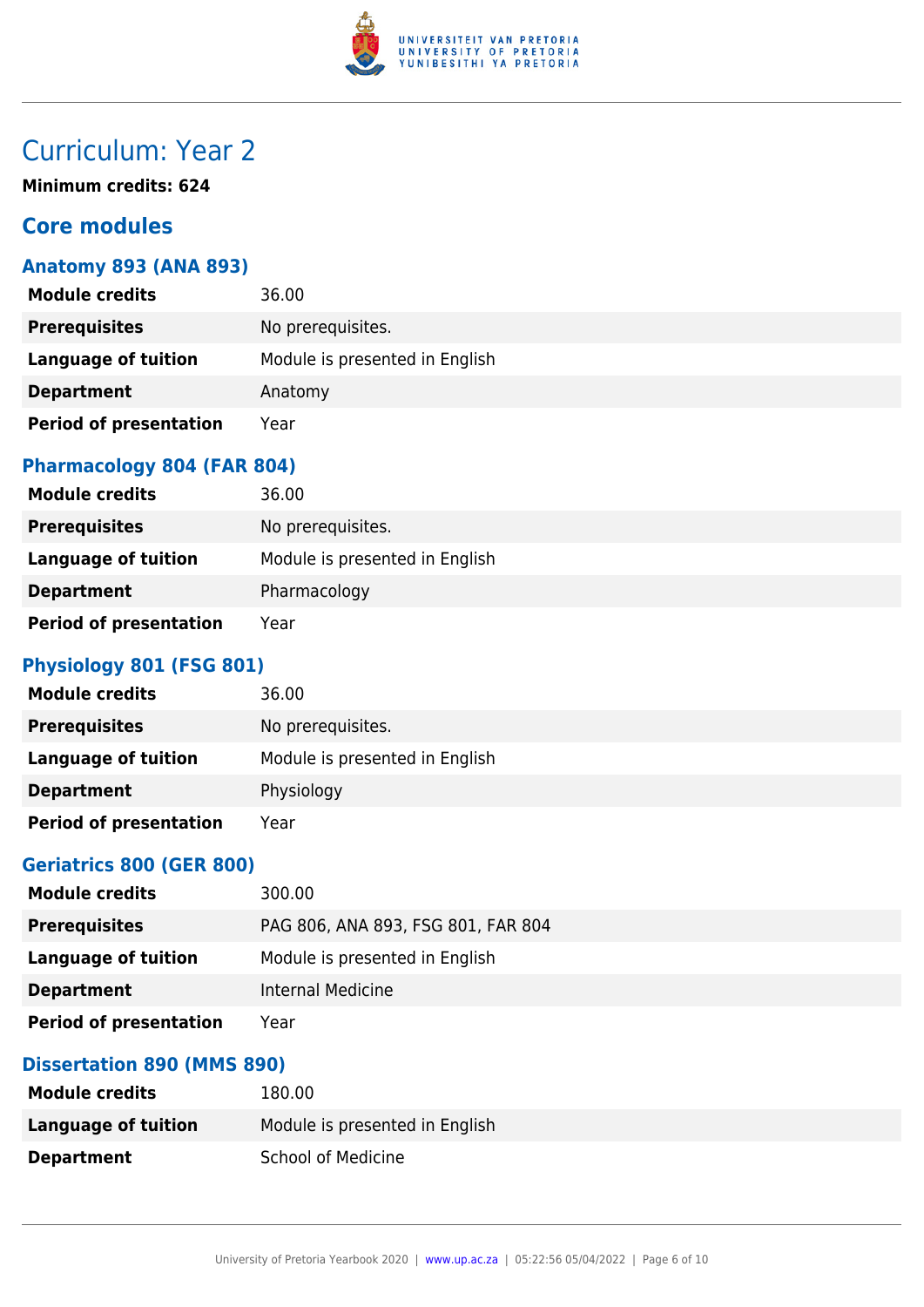

## **Period of presentation** Year

## **Pathology 806 (PAG 806)**

| <b>Module credits</b>         | 36.00                          |
|-------------------------------|--------------------------------|
| <b>Prerequisites</b>          | No prerequisites.              |
| <b>Contact time</b>           | 1 discussion class per week    |
| <b>Language of tuition</b>    | Module is presented in English |
| <b>Department</b>             | Anatomical Pathology           |
| <b>Period of presentation</b> | Year                           |

### **Applied research methodology 802 (TNM 802)**

| <b>Module credits</b>         | 0.00                                |
|-------------------------------|-------------------------------------|
| <b>Language of tuition</b>    | Module is presented in English      |
| <b>Department</b>             | <b>Health Sciences Deans Office</b> |
| <b>Period of presentation</b> | Year                                |
| <b>Module content</b>         |                                     |

\*Attendance module only.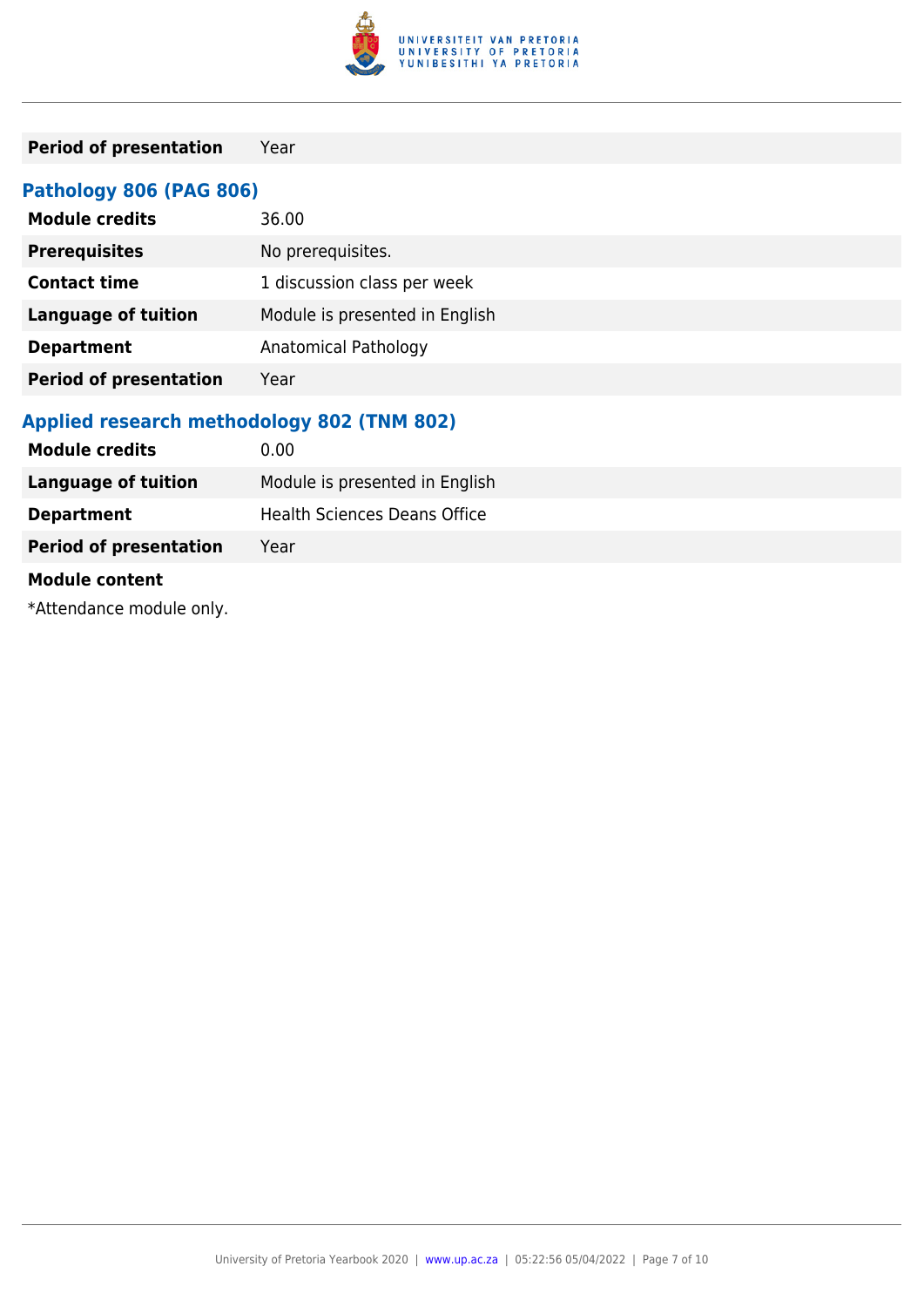

## Curriculum: Year 3

**Minimum credits: 552**

## **Core modules**

### **Pharmacology 804 (FAR 804)**

| <b>Module credits</b>         | 36.00                          |
|-------------------------------|--------------------------------|
| <b>Prerequisites</b>          | No prerequisites.              |
| Language of tuition           | Module is presented in English |
| <b>Department</b>             | Pharmacology                   |
| <b>Period of presentation</b> | Year                           |

### **Geriatrics 800 (GER 800)**

| <b>Module credits</b>         | 300.00                             |
|-------------------------------|------------------------------------|
| <b>Prerequisites</b>          | PAG 806, ANA 893, FSG 801, FAR 804 |
| Language of tuition           | Module is presented in English     |
| <b>Department</b>             | Internal Medicine                  |
| <b>Period of presentation</b> | Year                               |

#### **Dissertation 890 (MMS 890)**

| <b>Module credits</b>         | 180.00                         |
|-------------------------------|--------------------------------|
| Language of tuition           | Module is presented in English |
| <b>Department</b>             | <b>School of Medicine</b>      |
| <b>Period of presentation</b> | Year                           |

#### **Pathology 806 (PAG 806)**

| 36.00                          |
|--------------------------------|
| No prerequisites.              |
| 1 discussion class per week    |
| Module is presented in English |
| <b>Anatomical Pathology</b>    |
| Year                           |
|                                |

## **Applied research methodology 802 (TNM 802)**

| <b>Module credits</b> | 0.00                           |
|-----------------------|--------------------------------|
| Language of tuition   | Module is presented in English |
| <b>Department</b>     | Health Sciences Deans Office   |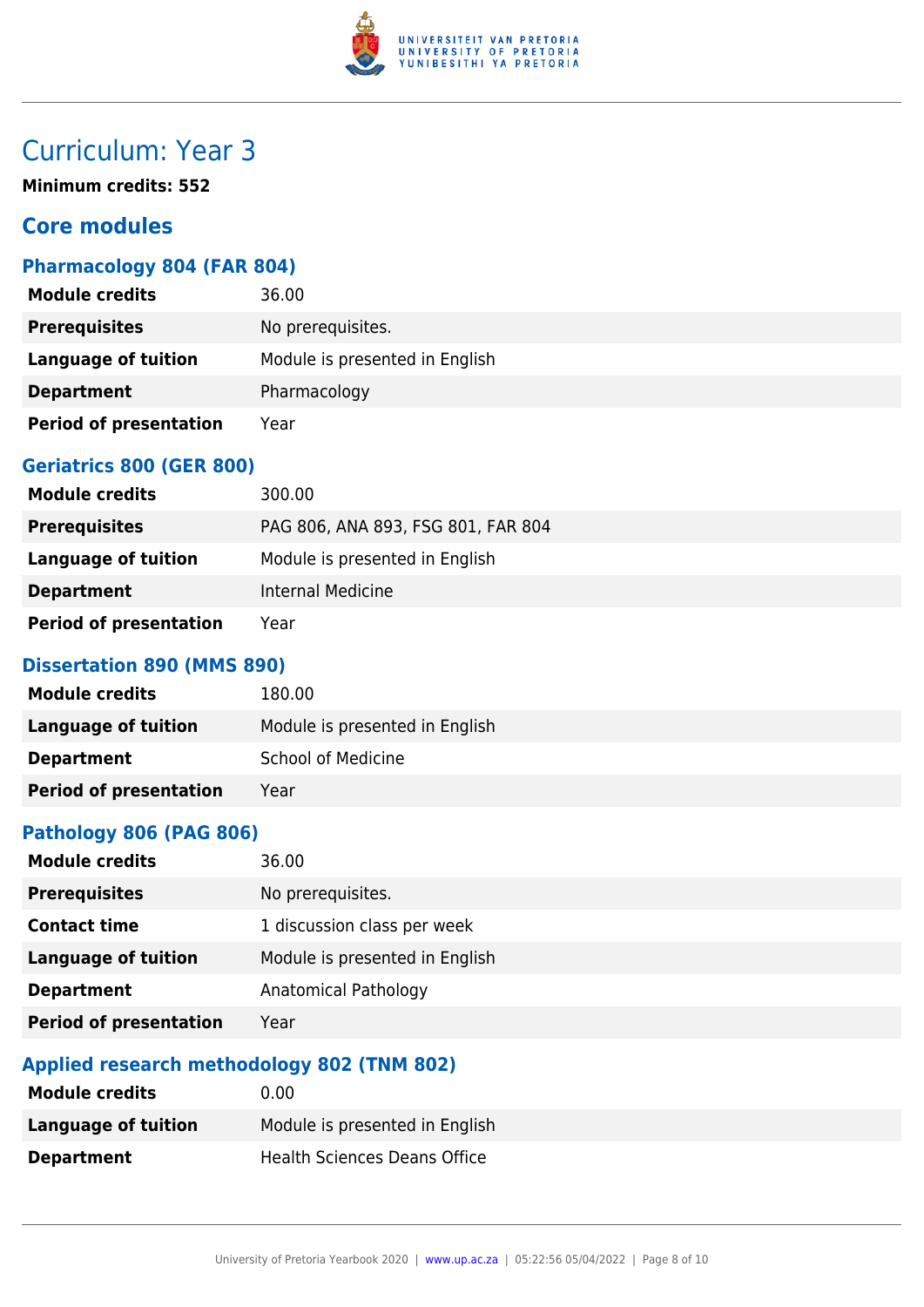

## **Period of presentation** Year

#### **Module content**

\*Attendance module only.